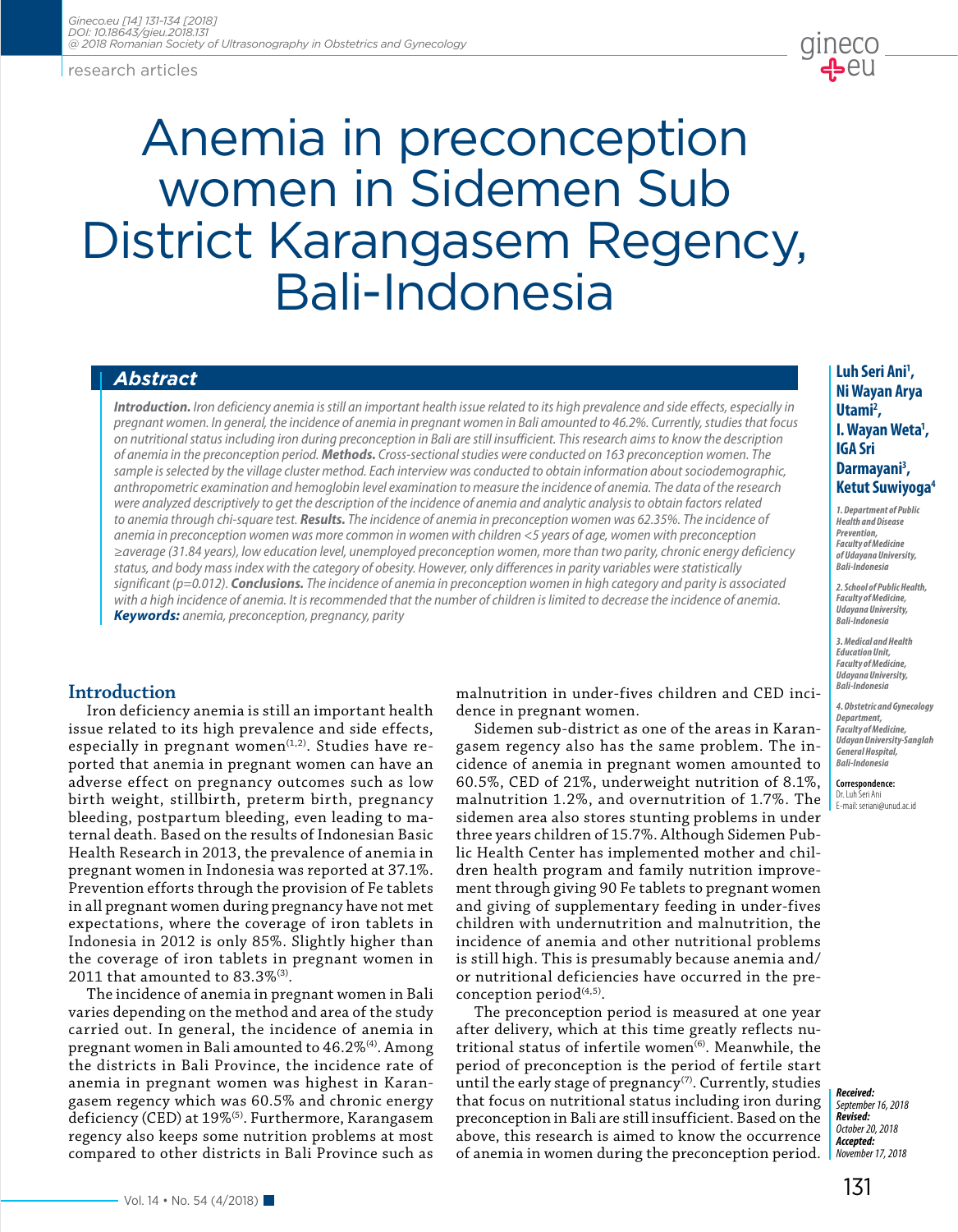# **Methods**

An observational survey study was conducted on 163 preconceptions women who were women with a 1-year postpartum period. Preconception women in the working area of Public Health Center of Karangasem Regency who has met the exclusion and inclusion criteria were selected by village cluster method. Demographic characteristic data were collected by interview method, and anthropometric data were obtained through the measurement of body weight, height, and upper arm circumference. Hemoglobin levels were obtained by using the HB-Test quick analyzer. Data analysis was achieved using descriptive and analytic analysis, including chi-square test where p was significant at <5.

# **Results**

Preconception female characteristics data found that the mean age of the last child was  $5.09 \pm 3.61$ , maternal age was  $31.46 \pm 7.39$ , parity was  $1.5 \pm 0.9$ , height was  $155.39 \pm 5.69$ , weight body was  $55.2 \pm 9.68$ , arm circumference was  $26.21 \pm 2.57$ , the body mass index (BMI) was 35.52 ± 5.88. Based on the distribution of female characteristics of preconception it is found that most have ≥ 31 years of age, low education level, employed, parity ≤ 2, and BMI in the overweight category. The details are shown in Table 1.

Table 2 shows that the mean preconception hemoglobin level of women was 11.49±1.39. Based on the status of anemia it was found that the incidence of anemia in preconception women was 61.35%.

The incidence of anemia in preconception women tends to be greater in children <5 years (66.2%), mother above average (67.5%), low education (71.4%), unemployed (62,7%), number of children more than 2 (88.2%), and with CED status (80%). Based on the chi-square test, the status of anemia is only related to parity as shown in Table 3.

The same incidence was seen greater in mothers with children <5 years of age, women with preconception ≥average (31.84 years), low education level, unemployed preconception women, more than two parity, CED status and BMI category obesity. However, only the difference in parity variables expressed was statistically significant with p=0.012. More is shown in Table 3.

## **Discussion**

The incidence of anemia in preconception women was 62.35%. This result is certainly very large when compared with the incidence rate of preconception anemia in China that is as much as 20% of women preconception period reported as anemia, 14% have low iron reserves, and 3% have iron deficiency $(8)$ . When associated with daily food intake, most pregnant women

**Table 1** Frequency of distribution of preconception women characteristic

| <b>Variables</b>          | Σ   | %     |
|---------------------------|-----|-------|
| <b>Child ages (years)</b> |     |       |
| $<$ 5                     | 77  | 56.61 |
| $\geq 5$                  | 59  | 43.39 |
| <b>Mother ages</b>        |     |       |
| $<$ mean                  | 80  | 49.08 |
| $\geq$ mean               | 83  | 50.92 |
| <b>Education</b>          |     |       |
| High                      | 64  | 39.26 |
| Low                       | 99  | 60.74 |
| <b>Occupation</b>         |     |       |
| Employed                  | 102 | 62.58 |
| Unemployed                | 61  | 37.42 |
| <b>Parity</b>             |     |       |
| $\leq$ 2                  | 146 | 89.57 |
| >2                        | 17  | 10.43 |
| <b>Body Mass Index</b>    |     |       |
| <b>Obesity</b>            | 17  | 10.83 |
| <b>Overweight</b>         | 140 | 89.17 |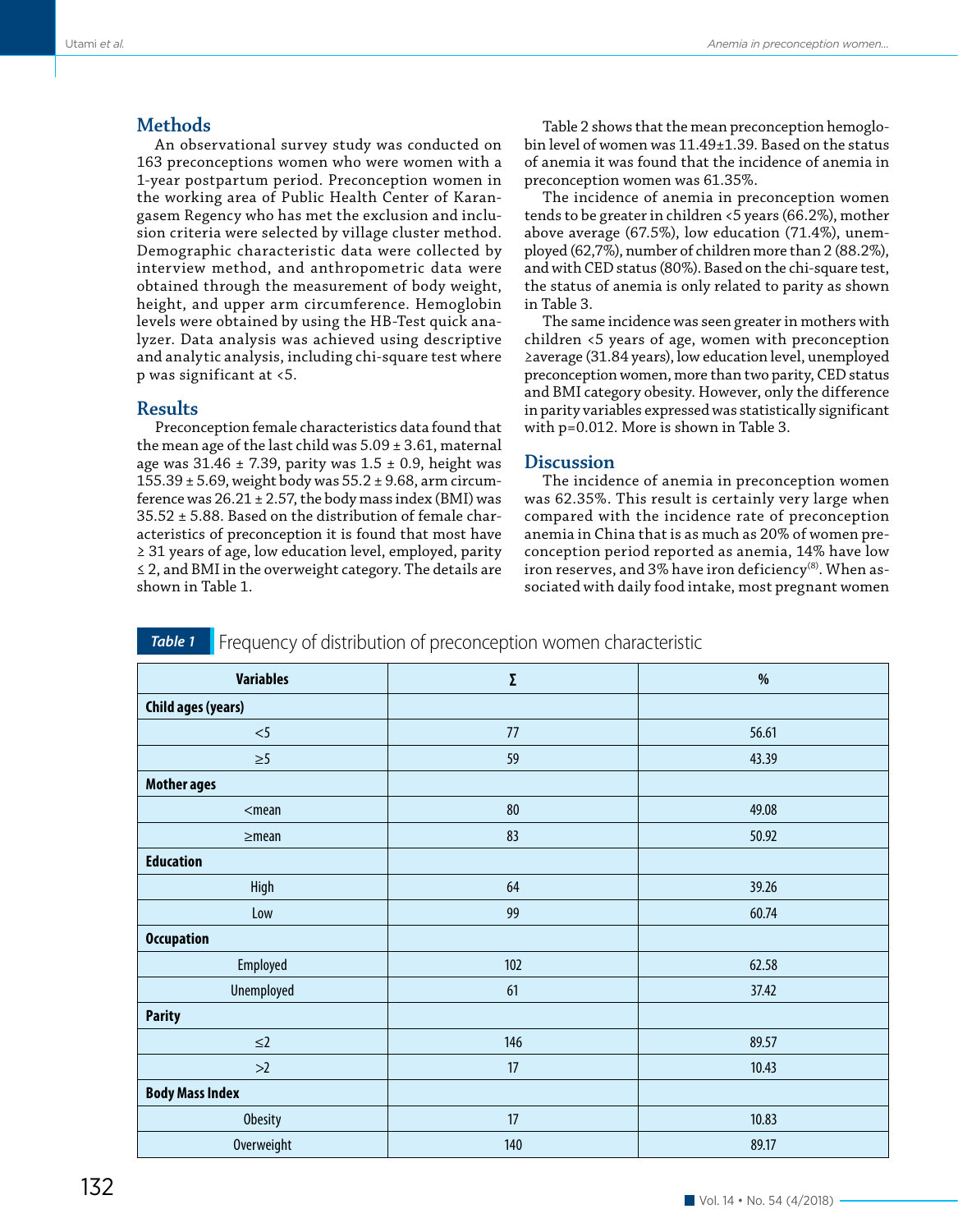

|  |  | Table 2   Incidence of anemia in preconception womer |  |  |  |
|--|--|------------------------------------------------------|--|--|--|
|--|--|------------------------------------------------------|--|--|--|

| <b>Variables</b>         | <b>Mean</b>      |     | %     |
|--------------------------|------------------|-----|-------|
| <b>Haemoglobin Level</b> | $11.49 \pm 1.39$ |     |       |
| <b>Anemic Status</b>     |                  |     |       |
| Anemia                   |                  | 100 | 61.35 |
| Not anemia               |                  | 63  | 38.65 |

*Table 3* Incidence of anemia based on preconception women characteristic

|                           | <b>Anemic Incident</b> |      |                |      |           |
|---------------------------|------------------------|------|----------------|------|-----------|
| <b>Variable</b>           | <b>Yes</b>             |      | <b>No</b>      |      | $\pmb{p}$ |
|                           | $\mathbf n$            | %    | $\mathbf n$    | $\%$ |           |
| <b>Child ages (years)</b> |                        |      |                |      |           |
| $<$ 5                     | 51                     | 66.2 | 26             | 33.8 | 0.107     |
| $\geq 5$                  | 32                     | 54.2 | 27             | 45.8 |           |
| <b>Mother ages</b>        |                        |      |                |      |           |
| $<$ mean                  | 43                     | 54.4 | 36             | 45.6 | 0.062     |
| $\geq$ mean               | 56                     | 67.5 | 27             | 32.5 |           |
| <b>Education</b>          |                        |      |                |      |           |
| High                      | 38                     | 49.4 | 39             | 50.6 | 0.533     |
| Low                       | 60                     | 71.4 | 24             | 28.6 |           |
| <b>Occupation</b>         |                        |      |                |      |           |
| Employed                  | 61                     | 59.8 | 41             | 40,2 | 0.423     |
| <b>Unemployed</b>         | 37                     | 62.7 | 22             | 37.3 |           |
| <b>Parity</b>             |                        |      |                |      |           |
| $\leq$ 2                  | 85                     | 58.2 | 61             | 41.8 | $0.012*$  |
| >2                        | 15                     | 88.2 | $\overline{2}$ | 11.8 |           |
| <b>Arm Circumference</b>  |                        |      |                |      |           |
| $CED***$                  | 12                     | 80   | $\overline{3}$ | 20   | 0.098     |
| Non CED**                 | 88                     | 59.5 | 60             | 40.5 |           |
| <b>Body Mass Index</b>    |                        |      |                |      |           |
| <b>Obesitas</b>           | 13                     | 76.5 | $\overline{4}$ | 23.5 | 0.140     |
| <b>Overweight</b>         | 83                     | 59.7 | 56             | 40.3 |           |

*\*Statistically significant at p<0.05; \*\*CED= chronic energy deficiency*

have nutritional intakes that do not meet the needs. Intake proteins are only fulfilled less than 70%, micronutrient intake substances such as Fe, Ca, Zn, vitamin A, and vitamin C are met only less than  $77\%$ <sup>(9)</sup>. In this study, it was found that women's preconception food intake contained low iron and another nutrient intake was also low.

Iron deficiency in foods is highest among the weaker populations such as infants, children, and pregnant women. The risk of developing iron deficiency is particularly severe in pregnant women with low socioeconomic and ethnic minorities, where iron requirements are higher than those absorbed from daily diets. If a woman doesn't have enough iron, the body will meet